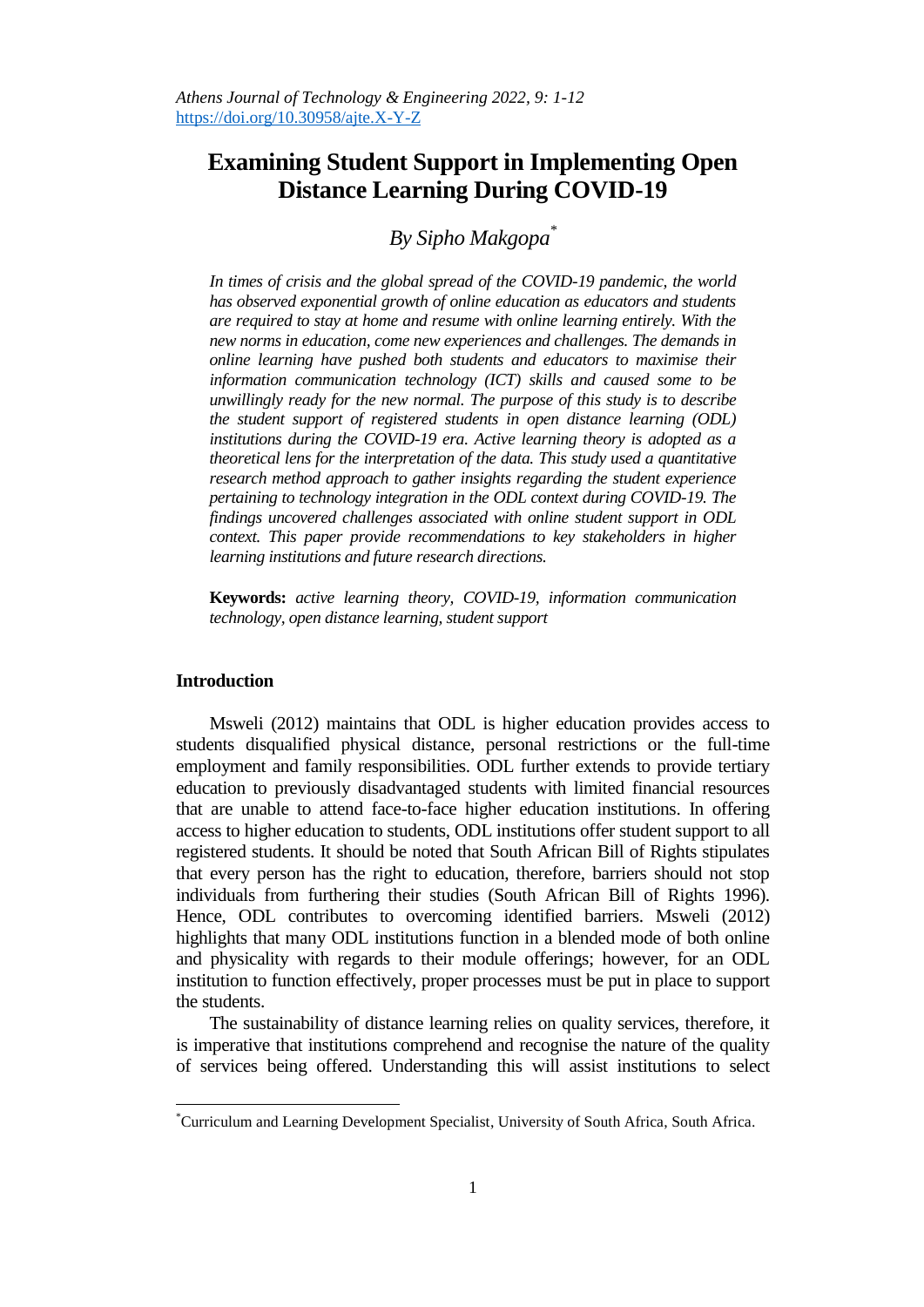appropriate measures when determining the quality of support services, or how to start improving the quality thereof, and this, should be regarded as the key element in in order to deliver quality student support services. Mankoe and Ntsaba (2019) maintain that open and distance learning institutions are responsible for aiding students in academic and administrative matters (which will be critically discussed in the following topics) to improve the trust of students and their sense of confidence, and to overcome feelings of isolation and reduce the drop-out rate.

#### **Theoretical Background and Review of Previous Studies**

#### *COVID-19*

In 2020, a deadly COVID-19 virus emerged. The number of infected cases increased rapidly and spread across the world, which resulted in many fatalities. Due to the disturbing situation, the World Health Organization (WHO) declared COVID-19 a global pandemic on 11 March 2020. Precautionary measures are necessary to limit the spread of the diseases (Mailizar et al. 2020). The South African government enforced Movement Control Measures, new health protocols, guidelines, and restrictions on all sectors of the economy, including the education sector. One of the precautionary control measures pertaining to COVID-19 included the closure of schools and institutions of higher learning in order to flatten the curve of the pandemic. In addition, institutions of higher learning had to adopt technology in order to facilitate learning and offer student support to registered students during COVID-19 pandemic.

# *Defining Open Distance Learning (ODL)*

Mayanja, Tibaingana and Birevi (2019) stated that the concept of open distance learning describes the offering of education at a distance where students are physically separated from the educational institution to instruct students in the absence of tutor and student interactions. Ravhudzulo (2014) maintains that ODL involves the ability to study at a distance from the higher learning institution and thus, provide a flexible learning model and allow students to access educational opportunities. Msweli (2012) maintains that open distance learning is seen as a learning system that incorporates student support, curriculum and instructional design, learning versatility, the elimination of barriers to entry, previous learning credit, and other instructional practices. These instructional design practices include the implementation and evaluation of programmes to meet students' diverse needs who generally come from different cultural, social and religious backgrounds (Msweli 2012). In the context of this study, the preceding definition is adopted and supports the view that ODL is targeted at anyone who is willing to further their studies in an open distance learning institution, and offering student tuition support despite the age. individual differences and geographic dispensation.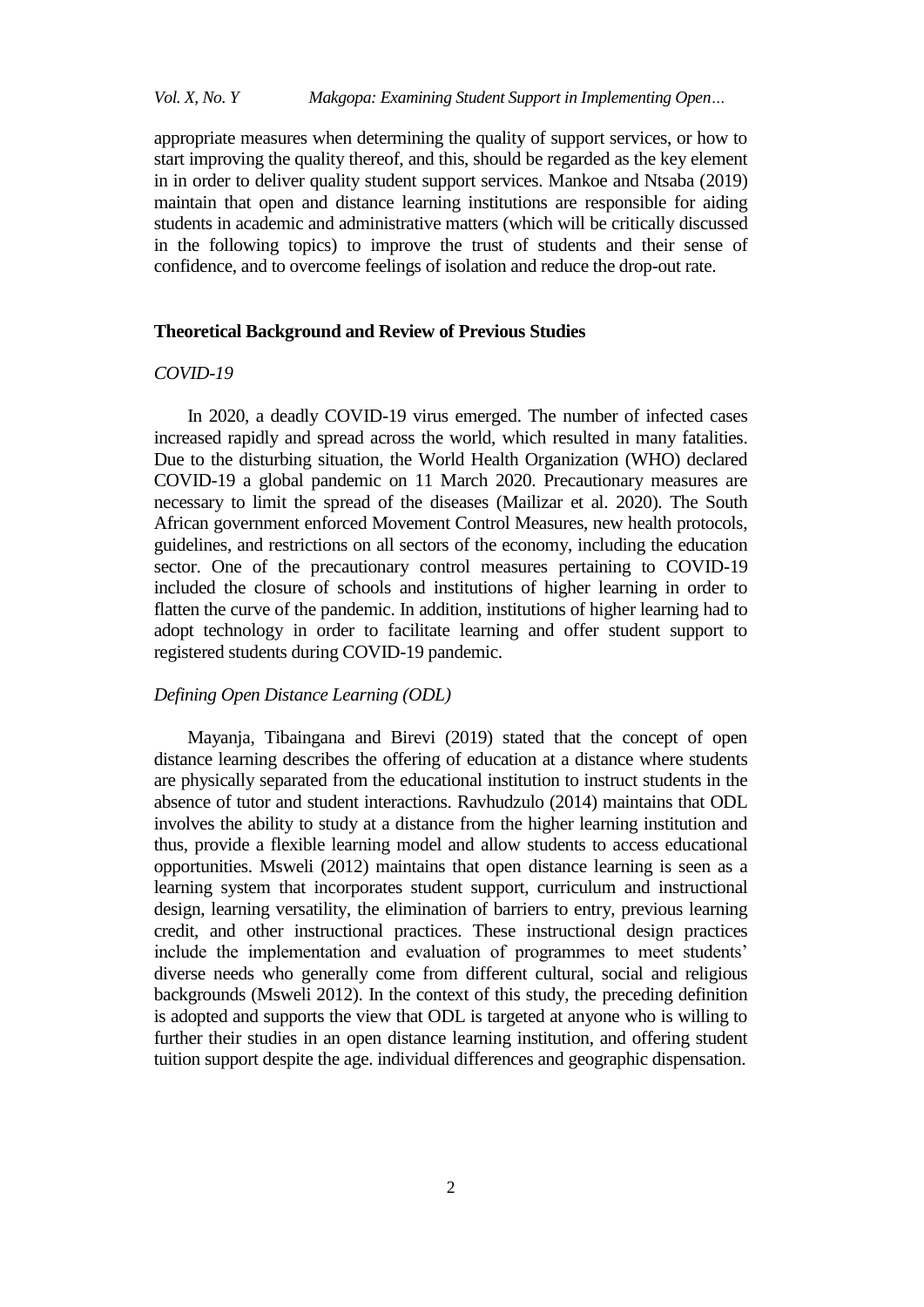#### *Active Learning Theory*

This study adopted active learning theory as a theoretical lens for the interpretation of data as it forms the basis of deep active learning. Active learning is relevant in this study as it relates to the paradigm shift from teaching to learning. This is due to the fact that changes outside teaching environment are likely to bring change to how teaching and learning are facilitated in higher learning institutions including those operate in ODL context. Bonwell and Eison (1991) argued that although it is difficult to define active learning the point is that "when you take a position in a stationary object (T1) and next you see the object start to move (T2), you observe the gradual movement from T1 to T2. This movement is action and thus active. From this standpoint, learning (action) is always active, and passive learning cannot exist". In this study, the author share the same sentiments that learning is an action that need to be active teaching which can be supported by student support activities even during trying times of Covid-19. The point is that academic staff needs to engage with students to facilitate learning in ODL context.

# *Previous Studies on Student Support in the ODL Context*

Arifin (2018) highlights that student support can be regarded as the range of services available to individuals and students in groups, and complements the course material or learning resources that are appropriate for all learners. Mpofu (2016) posits that student support is a very important component of open distance learning programmes, including systemic, affective and cognitive factors that are intended to scaffold the student to achieve their academic success. Mpofu (2016) further states that ODL student support consists of three categories: a course and design dimension (course design and content delivery), educational support services (student groups, tutor support, academic service centres and technical services) and university support services (orientations, achievement and retention programmes, university support services, scholarships and awards, library resources, and computing and technology). Arifin (2018) suggests that technological infrastructure, scale and geography are also important in developing student support systems, and the importance of knowing which technologies are used by students is very vital. Technological innovation plays an important role in our lives, particularly social media networks, hence, social media is an effective tool that can be used to provide student support. Netanda et al. (2017) alluded that the value of providing support services for students is to allow students to meet various academic demands, to help them with their academic prospects, and to maintain them until they successfully complete their studies. Therefore, this paper acknowledges the importance of student support for student success and aims to focus on student support in the ODL context amid the COVID-19 pandemic.

Arifin (2018) maintains that student support can be accomplished through three support mechanisms, namely, systemic, affective, and cognitive support. These should be accompanied by the transformation of institutional attitudes affecting all staff at all levels in an attempt to set retention targets and establish approaches, motivators and incentives for achieving them. Netanda et al. (2017)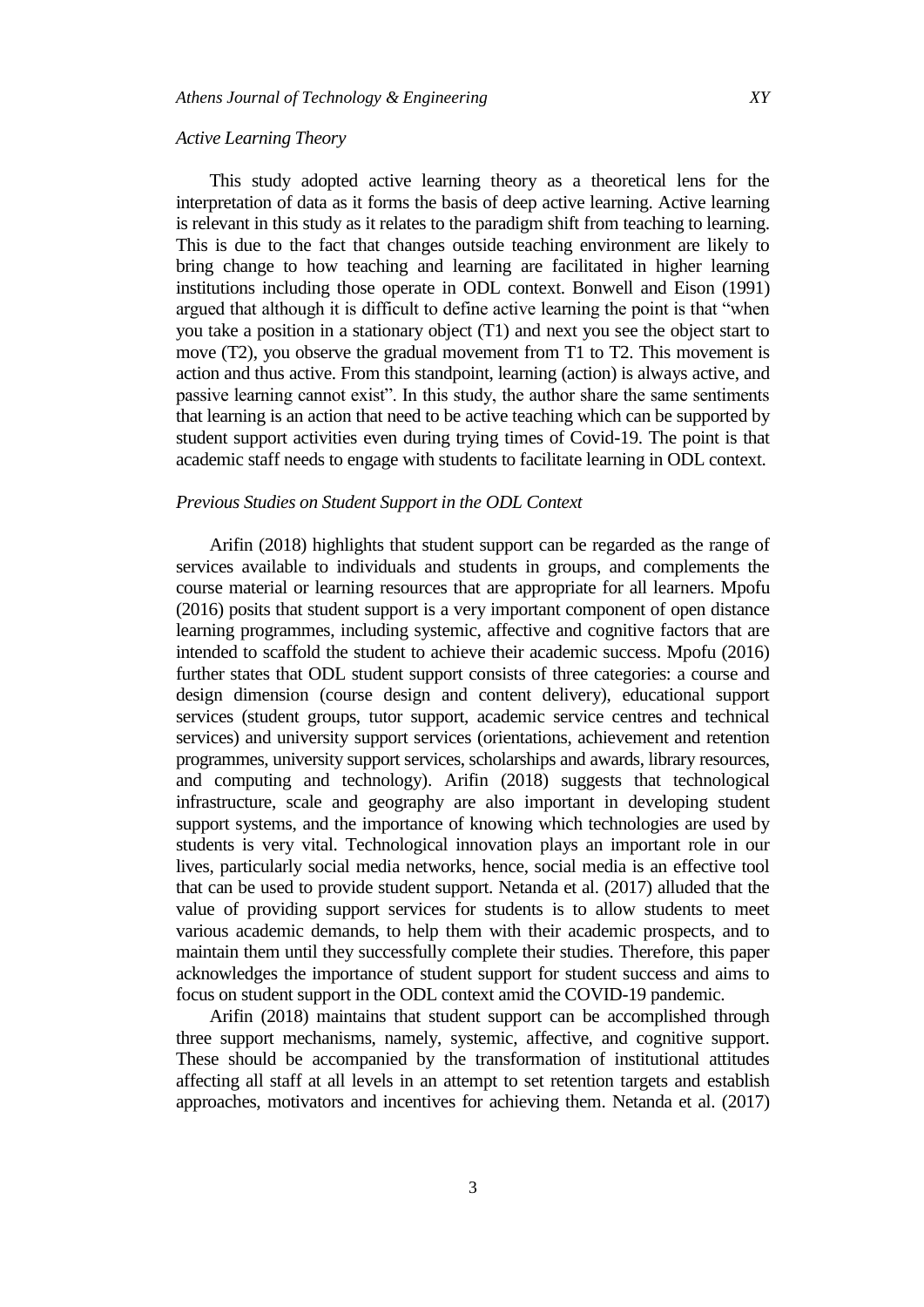suggest that lectures should establish appropriate and meaningful educational content to promote the participation of students in learning processes and their achievements. Previous studies have shown that the use of support programmes for students provides more complementary benefits to both the students and the institution. Dependable and effective student support programmes that best address student needs can advance students' learning and learning experiences by affecting immersion and achievement in learning. Netanda et al. (2017) argue that ODL higher institutions should be competitive in a global higher education environment by providing students with support services that maximise student enrolment and retention rates until they successfully complete their studies. Makoe and Nsamba (2019) identified different modes of student support services that can be found in open distance learning institutions. These include the following: (1) Counselling, which provides career, academic and personal support to students; (2) Student regional centres that provide academic and financial advice, meet other students, make use of academic services and computers, and have conversations with counsellors in registration services; (3) Academic learning support through etutors, module design and library services (Makoe and Nsamba 2019). Student email addresses are also created for all registered students, to obtain updates on all the modules they registered for.

Mankoe and Nsamba (2019) compared students' expectations and perceptions through support services to determine the gaps in the quality of services offered. A questionnaire analysis was conducted consisting of four proportions, namely, tangibility, reliability, delivery and assurance. The results revealed that the aspirations of the students were greater than their perceptions in three dimensions of service quality, with the measurable dimension having the greatest gaps. The findings of the overall study from the perception and expectation assessment of quality from students" perspectives uncovered that there are discrepancies within an ODL institution's student support programme. This study also established that support systems should be more accessible and aimed at students' needs, and should not be a standard universal approach across the board. This study recommends that distance education institutions should set official quality standards and different types of services should be considered to decide what works and what does not work. Paniagua and Simpson (2018) recommended that to be efficient, institutional induction programmes should have systematic and ongoing processes throughout the students" first year, to generate authentic networked learning.

The number of studies conducted on the role of student support in ODL institutions is increasing, but with diverse and inconclusive findings regarding some variables. Simsons et al. (2020) reported on the dimension of tutor support in student support services. The results of the study conducted by Simsons et al. (2020) show that students seem to highly respect the input they receive from their tutors on their evaluated work and describe it as a forward-thinking encouragement and motivation. The study further highlighted the positive impact on students, which was evident to students when they experienced stressful circumstances in their lives. Due to difficulties forcing the students to abandon their studies, they sought the assistance and support of their tutors who granted them extensions and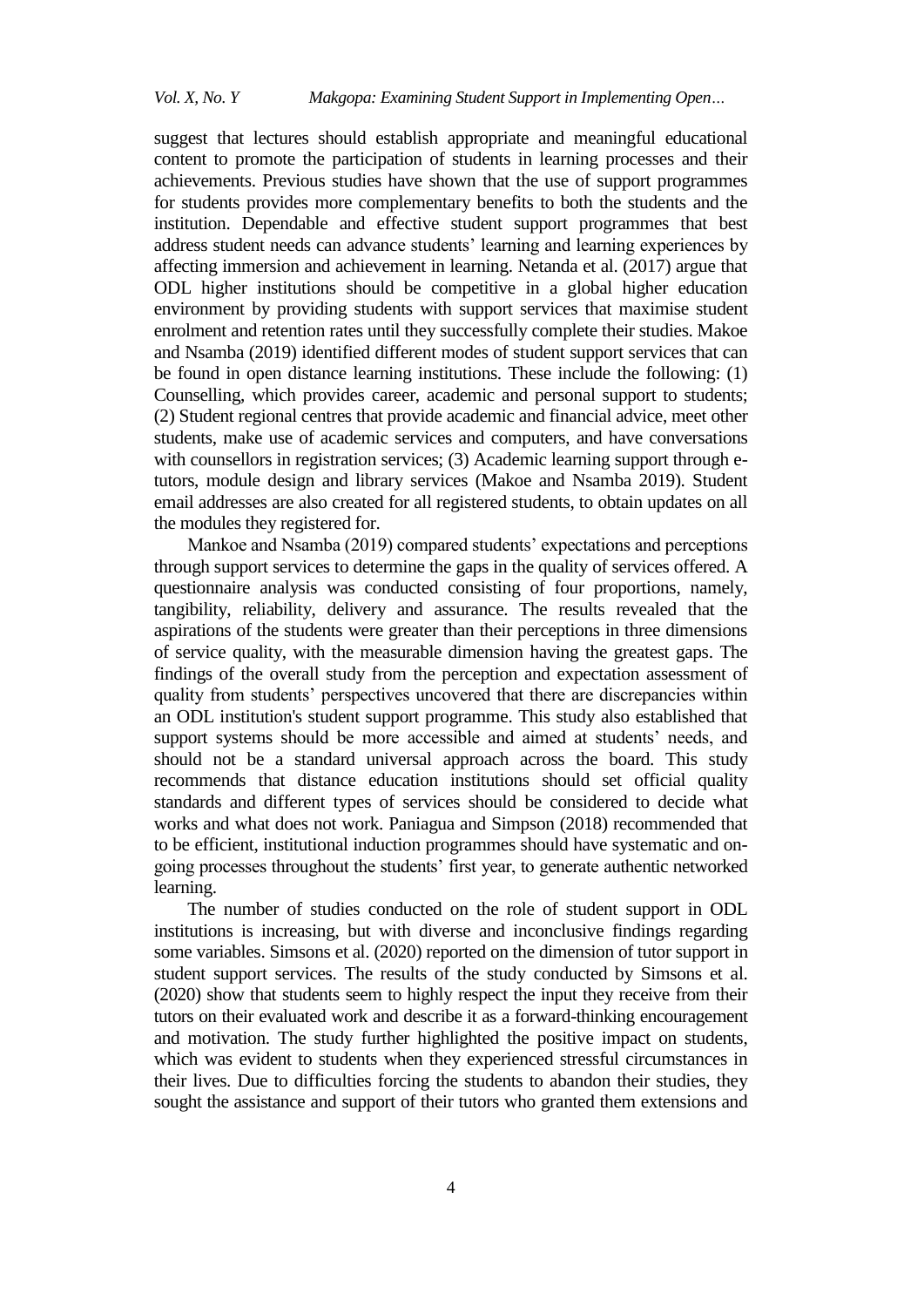postponements on due dates, where circumstances were beyond the students" control. This support enabled the students to still accomplish their goals to complete their studies.

Mpofu (2016) posits the self-efficacy dispositions of students in relation to studying in the ODL context. The study suggests that student support plays an important rolein ODL context, while student achievement is influenced by anticipated outcomes and further moderated by efficacy dispositions. Selfefficiency dispositions such as coping skills, proactivity, ingenuity, problem solving abilities and tenacity are also crucial in ODL institutions. However, further to the study of Mpofu (2016), Netanda et al. (2017) posit student autonomy as the degree of independence displayed by students in the student relationship to assess learning participation, goals and decisions to assess the learning programme, in summary students who commit to their studies are more likely to succeed in their studies. Simsons et al. (2020) added that working students, or students with other commitments make use of ODL institutions. Therefore, ODL is the best alternative way in which to further higher learning studies since they do not have to attend the institution every day for tutoring lessons. Arko-Achemfour (2017) provides a definition of the "distance" that is found in ODL institutions as the "transactional distance" – this is found in Moore"s theory, which refers to all the gaps that exist in educational ties, especially, geographically. However, the distance is measured by the amount of contact between the academic instructor and students, and the amount of structure in the course design. Educational processes in an ODL can be applied by using the transactional presence approach as stated by Arko-Achemfour (2017), which highlights the different modes that are offered by an institution to support the learner. Support services may include tutoring mediated programmes to allow students to achieve and realise their academic objectives and goals. He further defined transactional presence as the degree to which learners perceive the quality and accessibility of an ODL institution and its staff, as well as the learning centre's coordinators, tutors, peer learners, and other related persons.

In another study, Msweli (2012) found that ODL encourages the ideals of more independent methods of study and work, open education for all, and continuing professional development through its goals. Goals include: access to learning; and breaking down geographic barriers of time and space to meet learners' needs in a world characterised by new values and social trends; knowledge sharing and collaborative learning; and reaching economic goals. However, in today"s fast changing world, societies are faced with conditions with a need to adapt to the Fourth Industrial Revolution. The revolution is influenced by our technological advances that replace most functionalities that are developed by humans. Pham and Ahn (2018) found that green or sustainable systems evolves under the support of cyber-physical systems (or digital twins) based on ICT technology. Mayanja et al. (2019) maintain that the evolution of the world economic change requires institutions to stay abreast of the current technological trends, which will enable them to provide the best services to their students, meet the expectations of students, and meet their institutional objectives as outlined in their missions and visions. Information and communication technologies such as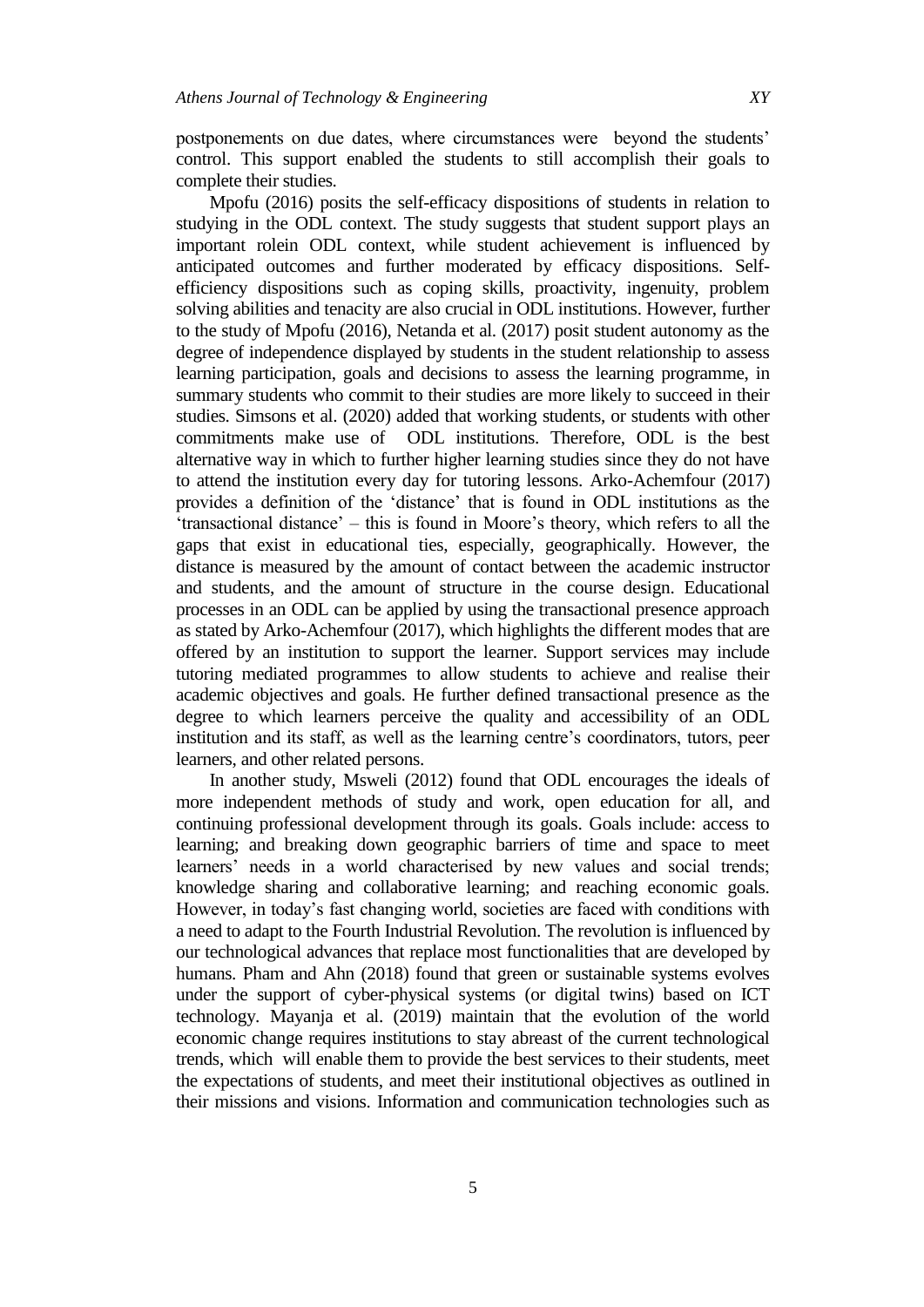computers, emails, mobile phones, social media applications, radio and television are the barrier points between students, facilitators and institutions.

Paniagua and Simpson (2018) investigated an ODL system with specific reference to share expertise about how effective, or not, technology has been for developing innovative, advanced and quality student support services to large or small groups. The findings of this study uncovered that one of the greatest challenges experienced by ODL institutions is the large number of enrolled students, which calls for strong and well-organised student support programmes at an institutional level. The study further discovered that student support is fundamental to ODL and influences the quality of the entire system. Paniagua and Simpson (2018) suggest that for this reason, each quality assurance model in ODL incorporates specific indicators pertaining to the suitability of student support services at both institutional and course level.

Mayanja et al. (2019) explored the use of ICT services for student support in an ODL institution, namely, Makerere University. The study revealed the challenges students face as they struggle to obtain relevant research tools, which affects academic performance. Therefore, student study supervision is carried out through face-to-face interactions that require students to travel far distances, and incur costs due to these distances travelled, in order to meet their superiors at the University. At times, these meetings are cancelled after the students have travelled far distances. The findings of this study revealed that integrating ICTs in the various phases of the learning life cycle of the students can increase the students' satisfaction regarding the university programmes. In another study, Msweli (2012) explored on ODL strategy that supports the ODL framework, various components and how resources are distributed to facilitate learning. Msweli (2012) adds that each component of the ODL programme can and should be internationalised in order to obtain the full ODL outcomes, including extended and equal access to education and training, and improved student outputs..

# **Problem Statement**

Regarding the afore-mentioned context, it is evident that the literature review revealed the processes about how students are supported in an ODL context, along with the different types of student support services that are offered. The literature review also indicated the relationship between student support and student experiences on the issue of access to student support services. Many studies have focused on examining the casual relationships of student support in an ODL context using a universal approach on students rather than focusing on the individual needs of students. The role of student support in open distance learning institutions needs to consist of informational approaches to enhance student achievement, and student retention needs to be considered.

Arifin (2018) maintains that the higher education sector plays an important role in the economy by empowering students to graduate and become employable in the labour market. Higher education institutions that operate in an ODL context, have concerns pertaining to student retention, as the global labour market provides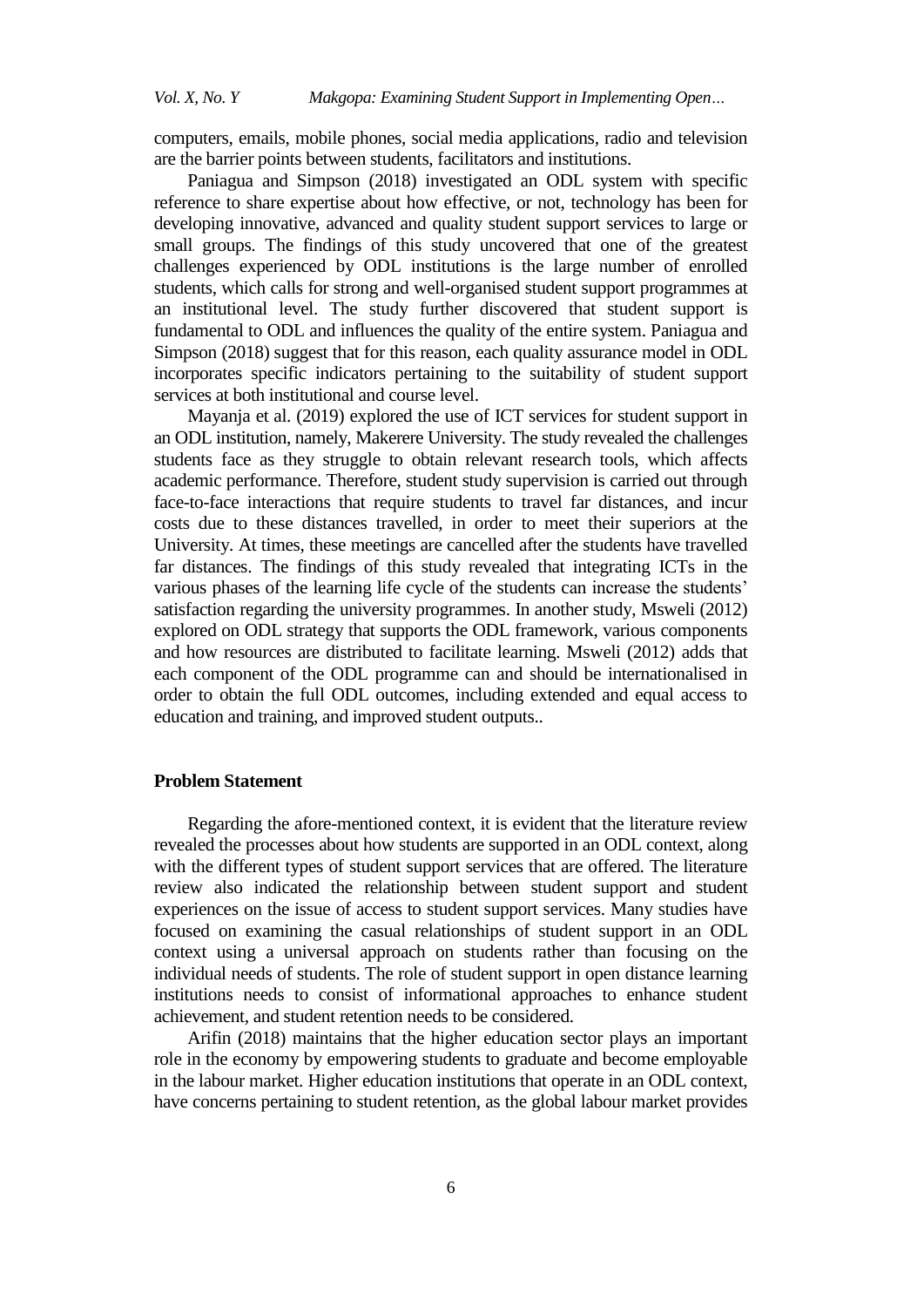increased career opportunities for skilled professionals with specialised qualifications. Research conducted by Paniagua and Simpson (2018) has shown that success rates at ODL institutions are considered lower than conventional education offered by residential institutions. Arko-Achemfuor (2017) posits physical distance as the challenge faced by ODL students. Previous studies identified various success factors that lead to proper execution of student support in ODL institutions.

Fewer studies have been found on the relationship between student support services offered in ODL institutions and students in marginalised groups, with specific reference to students who are in rural areas in South Africa. Arko-Achemfour (2017) found that there are many challenges faced by students who are in rural areas, such as the lack of technological devices like computers, which also implicates financial challenges of tuition fees, whereas if they had proper access to laptop or computer with internet they would limitless and appropriate information on different types of financial assistance programmes and their providers. Arko-Achemfour (2017) add that there is a scarcity of information available on how different biographical groups differ in their perceptions of ODL institutions and student support, hence, this current study aims to address this gap in academic literature. This study also aims to enhance the understanding of ODL institutions in conceptualising the student support services provide to students through the use of technological devices to students both in urban and rural areas. The relationships between these variables should provide an understanding that will guide retention practices and strategies for students in ODL institutions in South Africa. The study should enlighten future research into the role that these variables play in retaining students and reaching suitable graduate success rates from different biographical and geographical groups. In summary, this study seeks to answer the following research questions:

- $\triangleright$  What are the different types of student support services that are offered to students in implementing ODL during COVID-19?
- What are the benefits enjoyed by students due to implementation of ODL during COVID-19?
- $\triangleright$  What are the challenges experienced by students due to the implementation of ODL during COVID-19?

### **Contribution of the Study**

This study makes contribution to active learning theory by focusing on online student support platforms adopted by academic teaching staff in ODL context in engaging students in the process learning by identifying challenges experienced by the students. In practice teaching and learning methods in institutions of higher learning have changed due to the COVID-19 pandemic. As a result, this challenge in teaching methods is likely to present challenges to both students and academics as they have to embrace numerous new methods of teaching and learning on various online learning environments. The results of this study can assist academics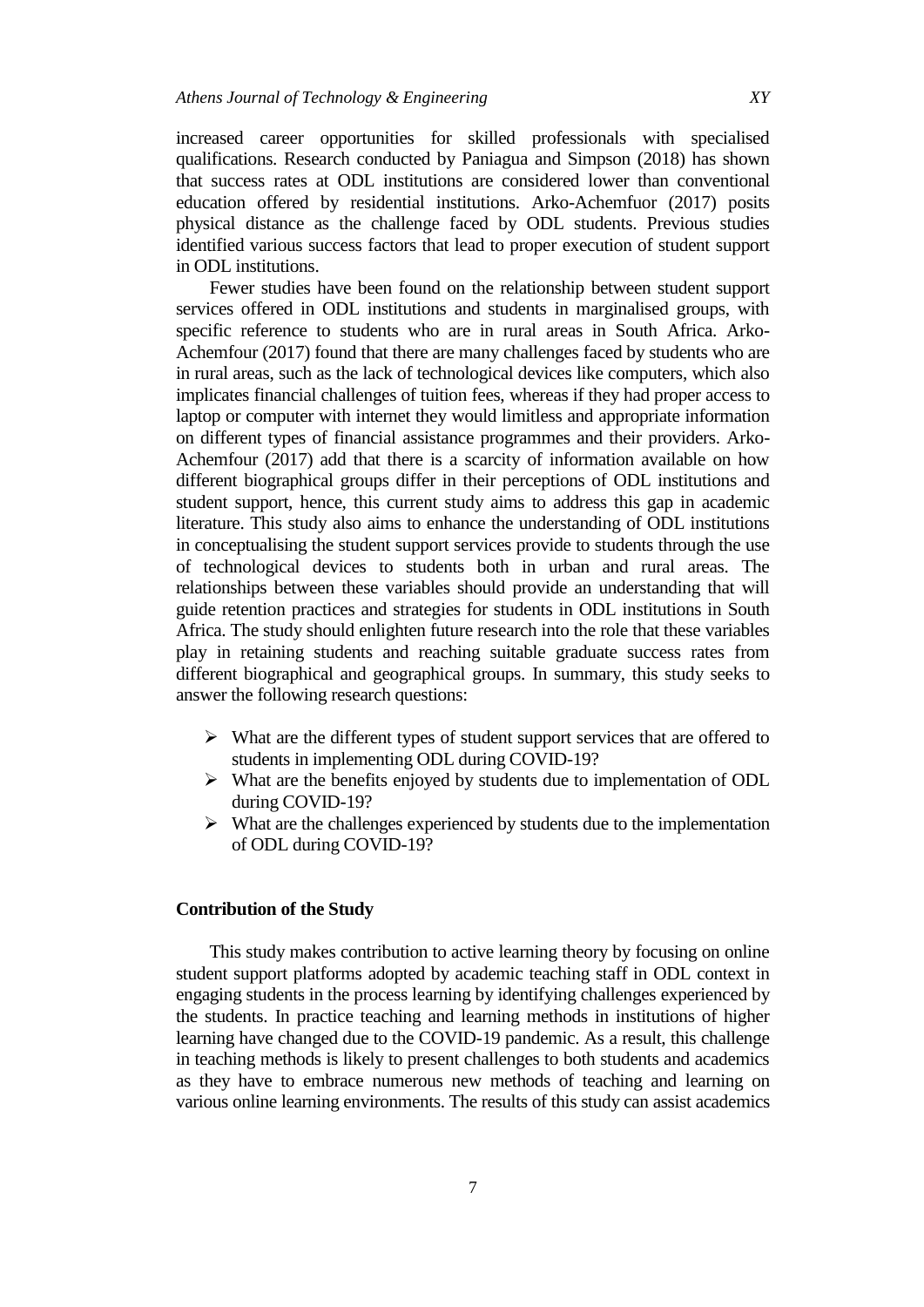to choose the most effective and convenient platform preferred by students, which consequently will assist in identifying the most appropriate approach in the preparation of ODL materials in the midst of the COVID-19 pandemic. In addition, the study aimed to make an academic contribution by addressing gaps in literature pertaining to student support amid the unprecedented COVID-19 pandemic.

#### **Research Methodology**

A descriptive quantitative approach was followed, using a structured questionnaire to achieve the research objective. A quantitative research approach was chosen as an appropriate research approach, since it permitted the participants to share their opinions and perspectives on student support in the ODL context during COVID-19 pandemic. A purposive sampling method was used in the study; this sampling method requires that participants are chosen by considering some defining characteristics that make them the holders of the data needed for the study (Tustin et al. 2005). Registered undergraduate students at various South African universities were selected as the unit of analysis. An online survey was used to capture data regarding the students" profiles and their experiences relating to student support during COVID-19 pandemic in implementing ODL. Descriptive statistics were used in this study to analyse the primary data on demographic variables of students, and student support tools were used to ensure the data was of good quality with no missing values. The reliability of the measurement scales was assessed by measuring internal consistency using Cronbach's alpha values. Cronbach alpha is used to measure the internal consistency reliability, which is the average of all possible split-half coefficients resulting from the scale items being split differently. (Malhotra 2010). The validity of the measurement scales was assessed looking at face or content validity and used scales, which that proved to be valid, previously.

# **Results and Discussion**

304 undergraduate student respondents (registered for either a diploma or undergraduate degree) throughout South Africa participated and shared their feedback on the ODL implementation in their respective universities. The response rate was satisfactory, and this was the result of the online convenient survey used during the data collection process. The data analysed includes the demographic profiles of respondents and data on the students' perspectives have covered feedback on the ratings of online tools or platforms used to implement ODL, and the benefits derived from the online tools. The respondents of the study consisted of 38% males and 62% females. The next item analysed on the demographic profile was the location of the respondents and 66% were at home residing in cities, and 34% of these respondents were dispersed in rural areas.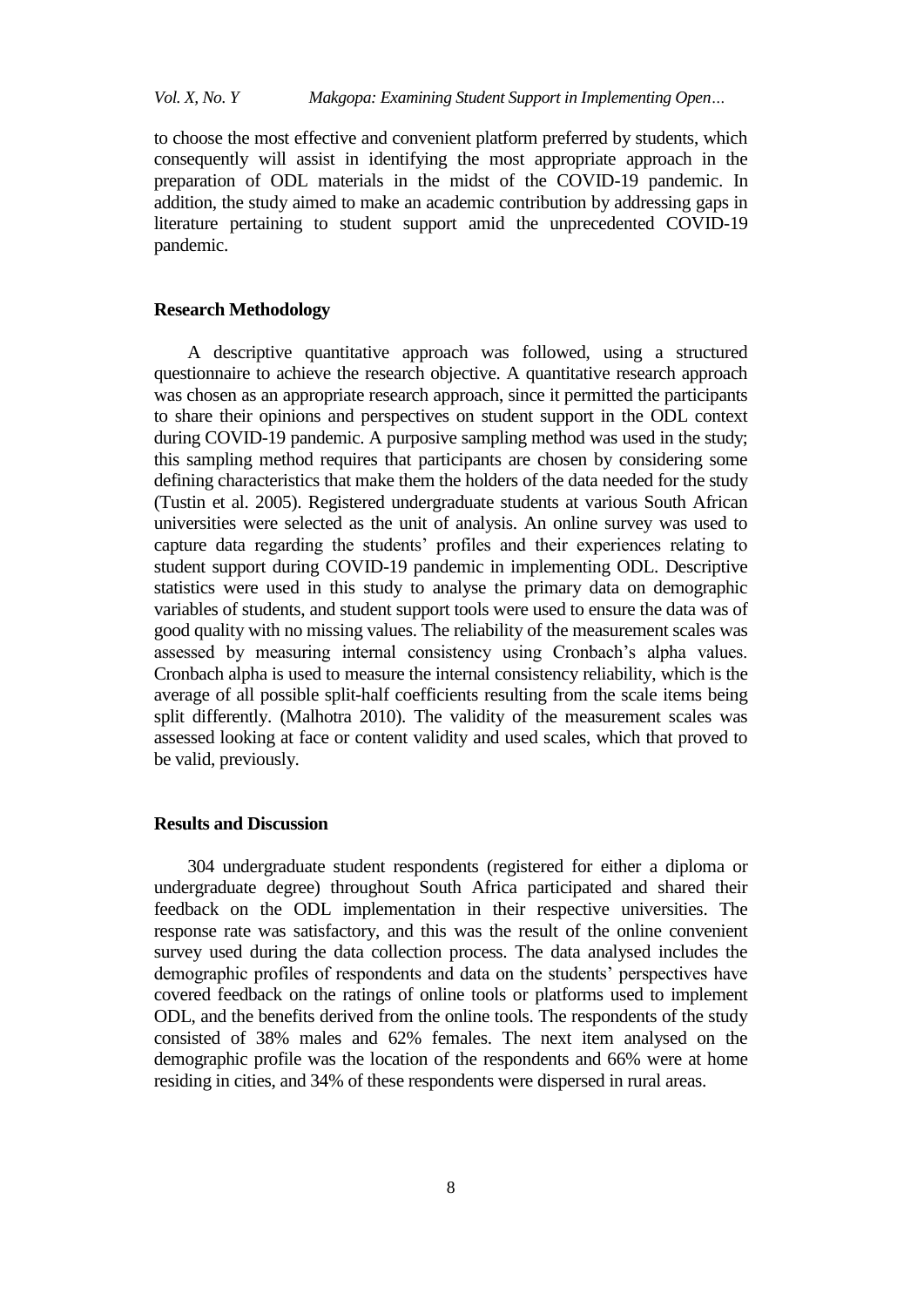In line with research objective one of the study which aimed to identify different types of student support services offered in implementing ODL during COVID-19, students were asked to identify the different types of student support services that were offered to them. Majority of students (94%) indicated that online student support services are offered by lecturers using Learning Management Systems (LMS), Microsoft Teams Meeting, YouTube videos, Zoom Meeting. However, only 6% of students alluded that online support service are offered through the use of WhatsApp social media platform. The results of the current study concur with the view by Arifin (2018) that technological infrastructure, scale and geography are also important in developing student support systems. The results regarding the use of social media platforms to offer student support concur with Arifin (2018) that argued that technological innovation can be utilised to play an important role in lives, particularly social media networks, as tool to provide student support.

To achieve research objective two, students were also asked to identify the benefits derived in studying via the ODL teaching model. 87% of respondents agreed that ODL teaching model supported by online platforms allows them to understand learning outcomes of the subject matter due to the convenience and flexibility of ODL while 13% of students disagreed. The results of this paper concur with Ravhudzulo (2014) in that ODL provides the opportunity to study at a distance through a higher learning institution, and provides a flexible learning model, in addition to allowing students to access educational opportunities. The results also support the view by Msweli (2012) that the ODL learning system incorporates student support. Students were asked to rate their internet connection quality in ODL context as a possible challenge in implementing ODL. In addition, 69% of the respondents indicated they were satisfied with the efforts made by lecturers to offer student support in conducting the lessons through online platforms, such as Learning Management Systems (LMS), Microsoft Teams Meeting, YouTube videos, Zoom Meeting. However, 31% mentioned that they did not prefer teaching to be carried out on online platforms (Microsoft Teams Meeting, YouTube videos, Zoom Meeting). The results of this study add new insight in literature by revealing the students' satisfaction regarding the student support offered by lecturers during unprecedent era of COVID-19 era.

To realise research objective three, students were asked to identify challenges linked to implementation of ODL model amid COVID-19. The majority of respondents 68% had good internet connection quality while a minority of 32% experienced poor internet connection quality. The preceding results regarding poor internet connection as a barrier to effective implementation of ODL add insights for academic literature related to open distance learning, specifically, in COVID-19 era. In addition, 58% of students indicated that late response on administrative queries pose a challenge for the effective implementation of ODL during COVID-19 pandemic era. These results are in support of Makoe and Nsamba (2019), these authors argued that administrative support is crucial for effective implementation of ODL.

Moreover, 64% of students alluded that offering online student support is appreciated, but face-to face classroom interaction is lost due to COVID-19 and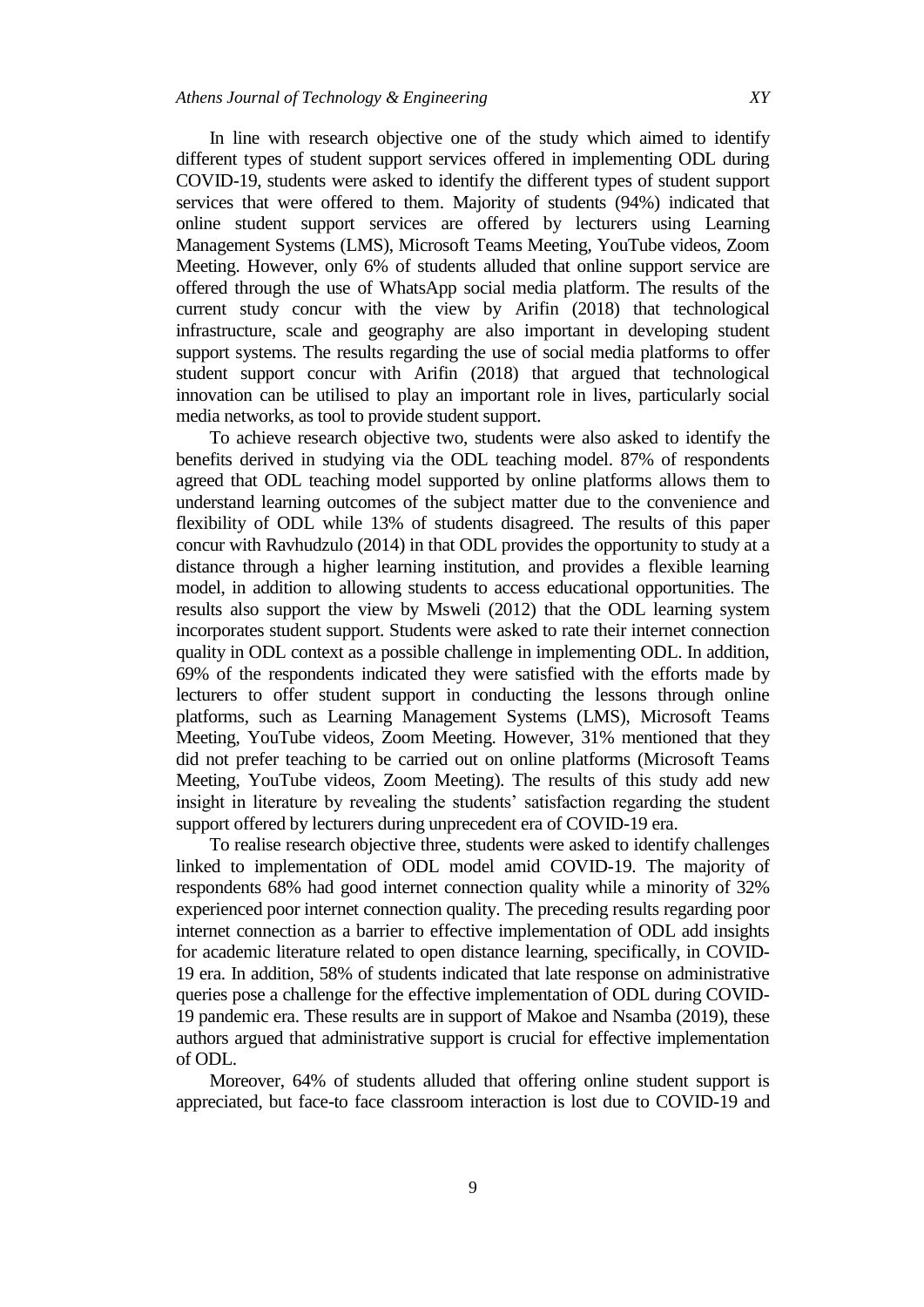study material content cannot be explained in details. In addition, majority of students 68% agreed that online student support pose a challenge with regard to high data costs for downloading study material while minority of students 32% cared less about data costs.

# **Conclusions**

In this paper, the respondents confirmed that different types of student support services were offered to them by lecturers using Learning Management Systems (LMS), Microsoft Teams Meeting, YouTube videos, Zoom Meeting. Furthermore, the results of this paper revealed that students are satisfied with ODL teaching model which is supported by online platforms as they allow them to understand learning outcomes of the subject matter due to the convenience and flexibility. These results add significant contribution to ODL literature by identifying the mentioned techological platforms used to offer online student support in ODL context. Moreover, the results of this paper add insight to literature by uncovering data connectivity as a one of challanges related to online stude support. In addition, the results of this study revealed that students are faced with a challenge of high data cost associated with viewing and dowloading of study material content. The results of this paper add new insight to literature by identifying additional challenges such as internet connectivity specifically in rural areas, and downloading data costs as a barriers for effective in implemention of ODL and online student support during COVID-19 era.

#### **Recommendations**

Despite the challenges faced in ODL implementation in the past, the opportunity to innovate teaching is available to the instructors to explore. On a positive note, ODL as the post COVID-19 new norm, has proven that learning has no boundaries. Instead of conducting lessons within four walls in the traditional way, the implementation of ODL will take teaching and learning to a whole new level and unleash creativity for both learners and instructors. In order to have effective student support and to improve students" performance at institutions of higher learning, which follow an ODL teaching model, various recommendations are made. First, online or virtual induction programmes in ODL learning institutions should be conducted for new students and new lecturers to empower them. Secondly, lecturers training workshops should be conducted on a regular basis to improve online lecturing and facilitation skills. Thirdly, students should be offered financial support with data to make studying effective and for downloading of study material. Furthermore, it is recommended that academics upload support material that consumes less data.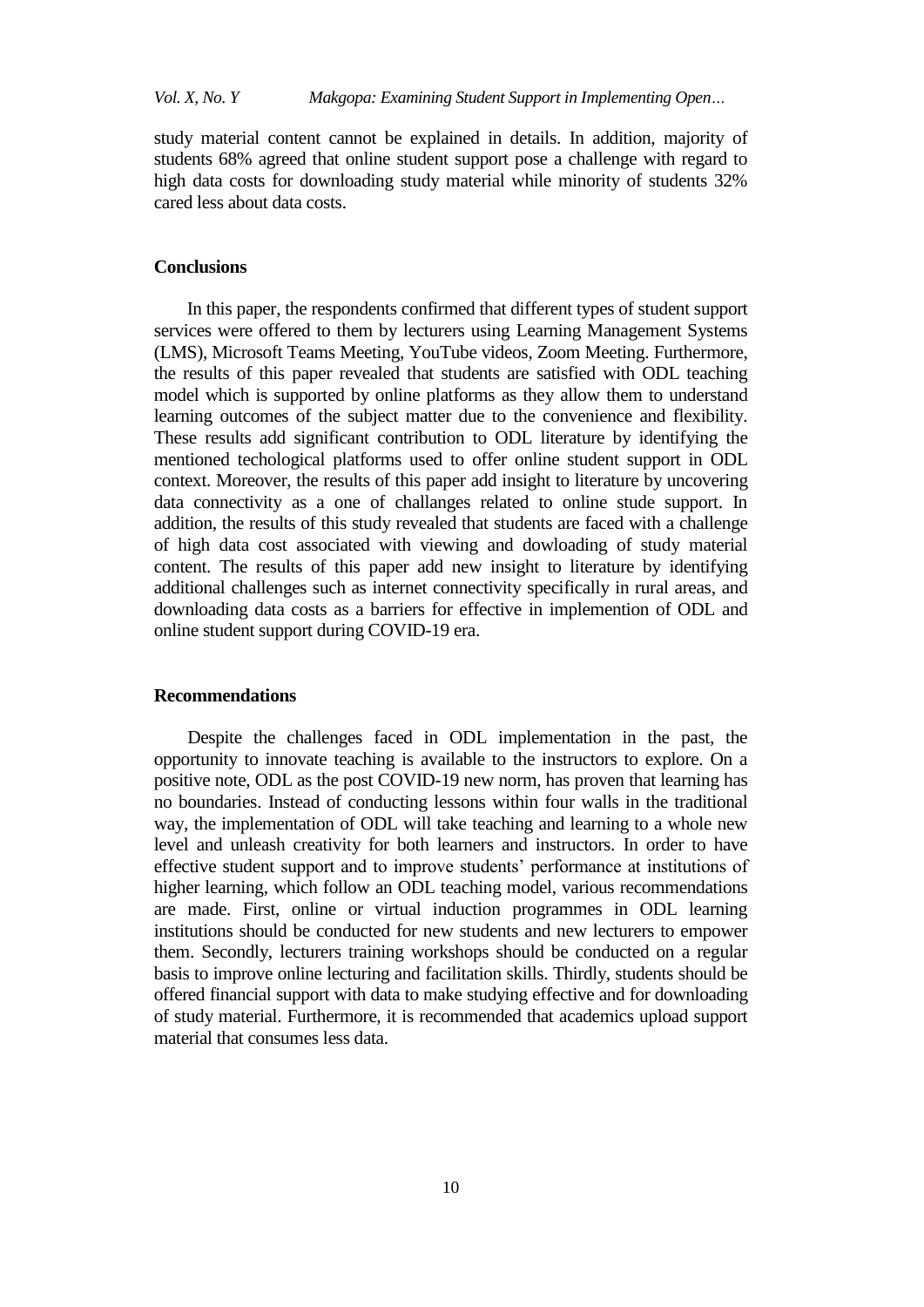#### **Future Research Directions**

Future research should focus on obtaining insights on how to blend both online and offline student support tools to cater for the needs of students in rural areas characterised by poor quality network connections. In addition, future research should aim to analyse how to develop interactive teaching and learning materials. Moreover, future research should consider obtaining insights on the training needs of academics to ensure the effective implementation of interactive teaching methods for the ODL context.

#### **References**

- Arifin MH (2018) The role of student support services in enhancing student persistence in the open university context: lesson from Indonesia open University. *Turkish Online Journal of Distance Education* 19(3): 156–168.
- Arko-Achemfour A (2017) Student support gaps in an open distance learning context. *Issues in Educational Research* 27(4): 658–676.
- Bonwell CC, Eison JA (1991) *Active learning: creating excitement in the classroom*. ASHE-ERIC Higher Education Report No. 1.
- Mailizar M, Almanthari A, Maulina S, Bruce S (2020) Secondary school mathematics teachers' views on e-learning implementation barriers during the COVID-19 pandemic: the case of Indonesia. *Eurasia Journal of Mathematics, Science and Technology Education* 16(7): em1860.
- Makoe M, Nsamba A (2019) The gap between student perceptions and expectations of quality support services at the University of South Africa. *American Journal of Distance Education* 33(2): 132–141.
- Malhotra NK (2010) *Marketing research: an applied orientation*. 6th Global Edition. Upper Saddle River, NJ: Pearson.
- Mayanja J, Tibaingana A, Birevu PH (2019) Promoting student support in open and distance learning using information and communication technologies. *Journal of Learning for Development* 6(2): 177–186.
- Mpofu N (2016) What can we still offer? Understanding student support in distance education teacher preparation programmes. *Progressio* 38(2): 33–46.
- Msweli P (2012) Mapping the interplay between open distance learning and internationalisation principles. *The International Review of Research in Open and Distributed Learning* 13(3): 97–116.
- Netanda RS, Mamabolo J, Themane M (2017) Do or die: student support interventions for the survival of distance education institutions in a competitive higher education system. *Studies in Higher Education* 44(2): 397–414.
- Paniagua AS, Simpson O (2018) Developing student support for open and distance learning: the EMPOWER project. *Journal of Interactive Media in Education* 1(9): 1– 10.
- Pham A, Ahn H (2018) High precision reducers for industrial robots driving 4th industrial revolution: state of arts, analysis, design, performance evaluation and perspective. *International Journal of Precision Engineering and Manufacturing-Green Technology* 5(4): 519–533.